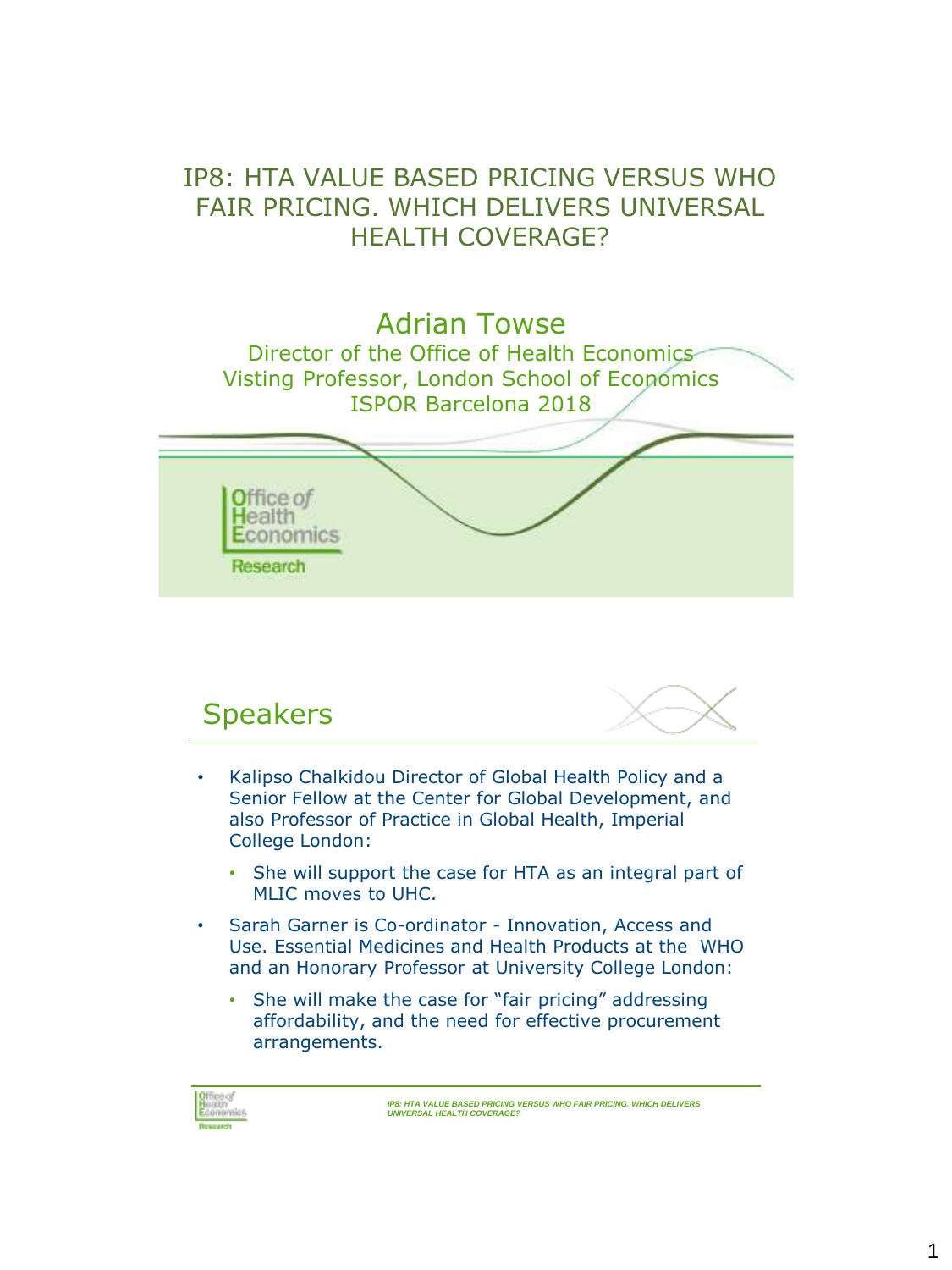# My introduction: Setting the scene

- Challenges to the use of HTA and costeffectiveness to establish a value-based price
	- Garner et al. "Value-Based Pricing: L'Enfant Terrible" 2018
	- WHO Fair Pricing Forum, April 2017
	- The People's Prescription, October 2018
- What are the issues?

| IP8: HTA VALUE BASED PRICING VERSUS WHO FAIR PRICING. WHICH DELIVERS<br><b>UNIVERSAL HEALTH COVERAGE?</b> |                                                                                                                              |
|-----------------------------------------------------------------------------------------------------------|------------------------------------------------------------------------------------------------------------------------------|
|                                                                                                           | Garner et al. "Value-Based Pricing: L'Enfant Terric                                                                          |
|                                                                                                           | In HICs VBP can create affordability issues                                                                                  |
|                                                                                                           | Using cost-effectiveness thresholds as the sole basis for<br>decision making is "fraught with difficulties"                  |
|                                                                                                           | VBP ignores "need, prevalence and affordability" (Lancet<br>Commission)                                                      |
|                                                                                                           | Comparative Effectiveness assessment and budget<br>impact assessment will remain critical                                    |
|                                                                                                           | but must start with transparency of R&D costs and<br>expected return on investment rather than just<br>discussion of value." |
|                                                                                                           | "no value in a medicine that is too expensive and sits on<br>the shelf."                                                     |
|                                                                                                           | IP8: HTA VALUE BASED PRICING VERSUS WHO FAIR PRICING. WHICH DELIVERS<br><b>UNIVERSAL HEALTH COVERAGE?</b>                    |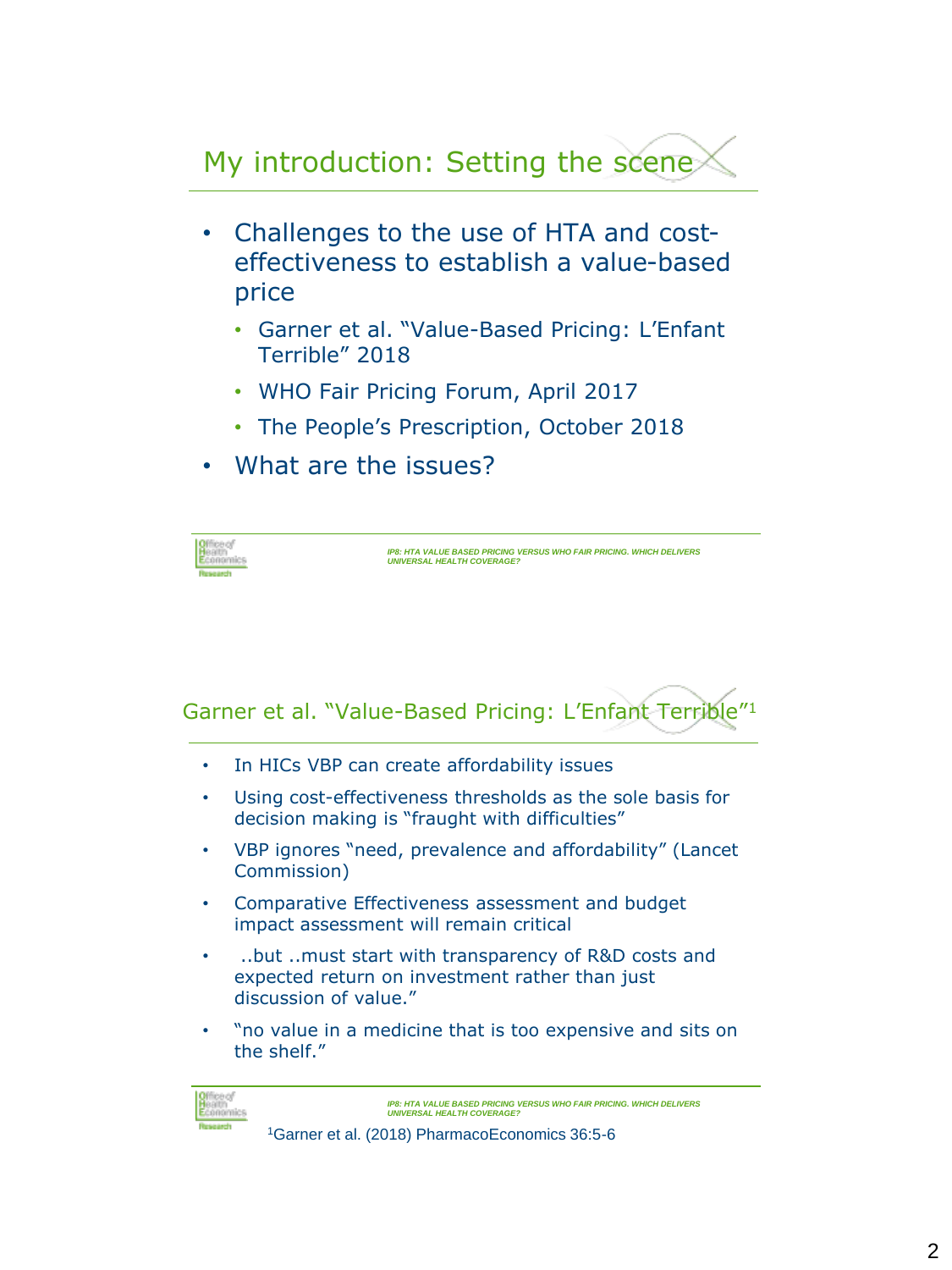

- The relationship between 'value' and 'price' was questioned: consumers may be prepared to pay whatever they can afford.
- A price that all patients can afford reflects the moral obligation to make medicines available to everyone who has a need.
- The need for a sustainable return on investment to ensure companies remain viable was highlighted.
- Need for greater transparency on R&D costs. It has the potential to result in additional benefits, for example, targeted rewards for needed innovation
- Governments need to be enabled to play a stronger role in negotiating prices and where appropriate, incentivising needsbased R&D.
- More cooperative approaches, with governments sharing pricing information, gaining greater leverage when negotiating prices





- Private R&D ignores diseases of the poor and produces "me too" drugs
- VBP enables IP exploitation for "out of reach drug prices"
- Need "mission oriented" approach with public sector incentives R&D for public health priorities
- Need a more collaborative R&D environment with narrow patents
- "Delink" the cost of R&D from the price of any resulting product. Products are launched at generic prices.
- Need public investment in R&D with conditionality
	- Model on US DARPA and BARDA